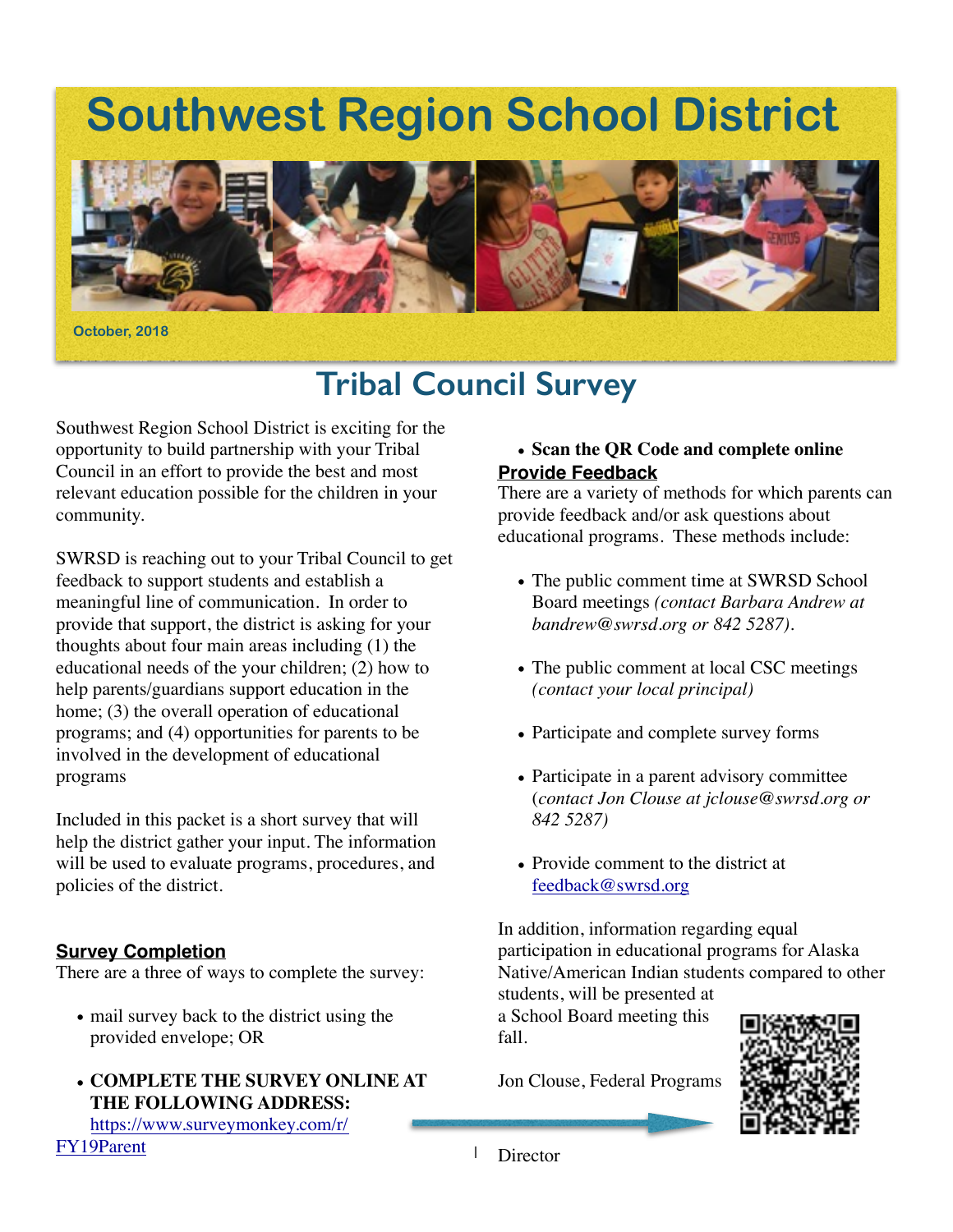#### Overview

**Southwest Region School District realizes the importance that parents play in their child's education. SWRSD is working on increasing collaboration with parents as educational programs continue to progress and develop. This survey will provide critical information for educational programs, parent participation, and supporting learning at home.**

**There are a variety of methods for which parents can provide feedback and/or ask questions about educational programs. These methods include:**

- **The public comment time at SWRSD School Board meetings (contact Barbara Andrew at bandrew@swrsd.org or 907 842 5287 to be put on the agenda)**
- **The public comment time at local CSC meetings (contact your local principal)**
- **Participate and complete survey forms**
- **Participate in the parent advisory committee (contact Jon Clouse at jclouse@swrsd.org or 907 842 5287 if interested)**
- **Provide comment to the district at feedback@swrsd.org**

**In addition, information regarding equal participation in educational programs for Alaska Native/American Indian students compared to other students, will be presented at a School Board meeting this fall.**

# **THIS SURVEY CAN BE COMPLETED ONLINE AT:**

### **<https://www.surveymonkey.com/r/FY19Parent>**

### **Your participation in this survey is greatly appreciated!**

| 1. What do you feel are the main needs of your child(ren)? |  |
|------------------------------------------------------------|--|
|                                                            |  |

| Reading Improvement                                                                               |
|---------------------------------------------------------------------------------------------------|
| Math Improvement                                                                                  |
| Writing Improvement                                                                               |
| Tutoring                                                                                          |
| <b>Career Counseling</b>                                                                          |
| Yup'ik Studies                                                                                    |
| More parent participation opportunities                                                           |
| Career & Technical Education (Shop classes, Medical<br>classes, Commercial fishing classes, etc.) |
| Science improvement                                                                               |
| Other (please specify)                                                                            |
|                                                                                                   |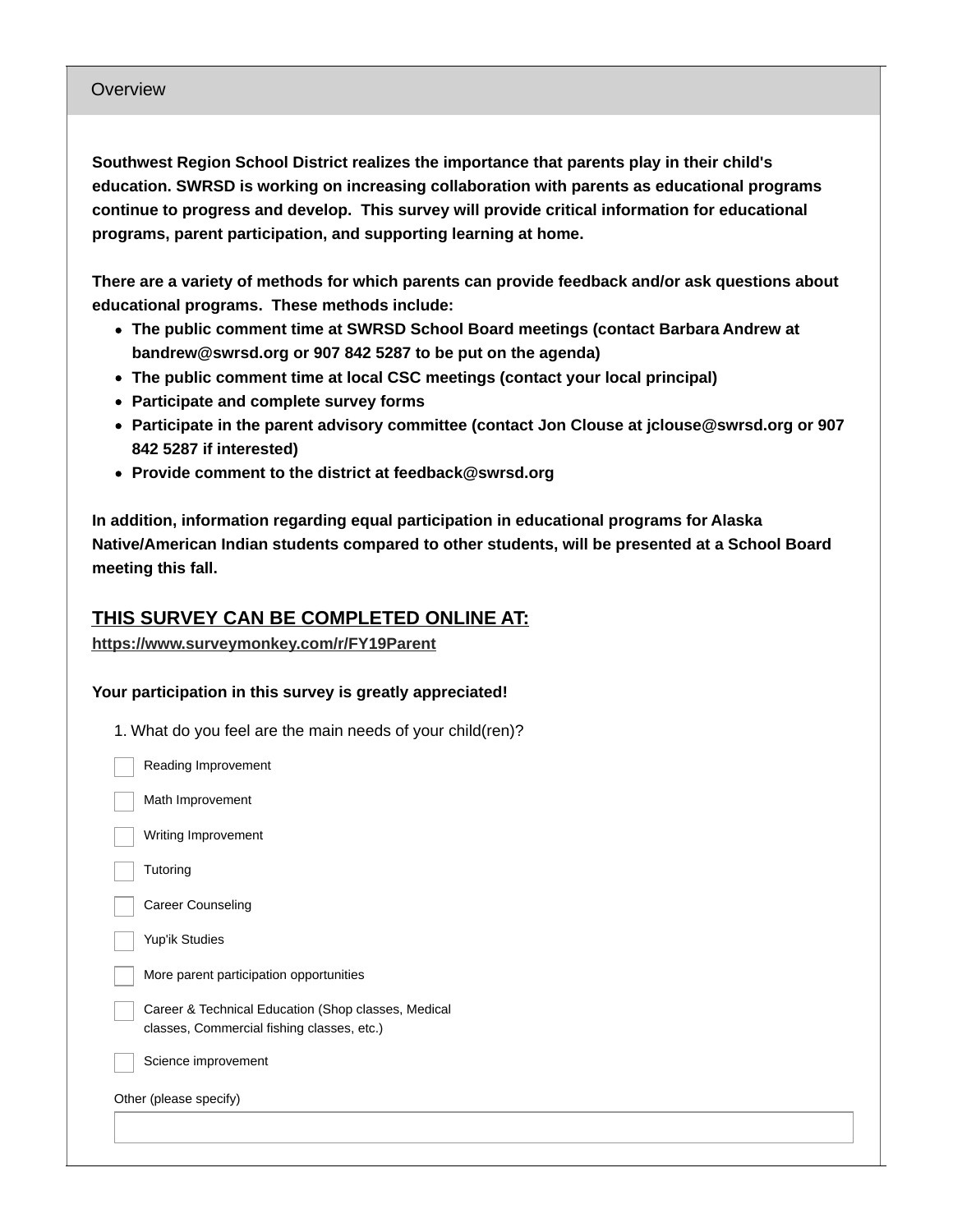| 3. What educational programs are working well for your child?         |
|-----------------------------------------------------------------------|
| Reading and Writing Program                                           |
| Math Program                                                          |
| After School Program/Tutoring                                         |
| Career Counseling                                                     |
| Yup'ik Studies Program                                                |
| Behavioral/Discipline Program                                         |
| <b>Exploration Weeks (Eweeks)</b>                                     |
| Bristol Bay Regional Career & Technical Education program<br>(BBRCTE) |
| CTE program (shop classes, fab lab classes, etc.)                     |
| Other (please specify)                                                |
|                                                                       |
|                                                                       |
| 4. What educational programs are NOT working well for your child?     |
| Reading and Writing Program                                           |
| Math Program                                                          |
| After School Program/Tutoring                                         |
| Career Counseling                                                     |
|                                                                       |
|                                                                       |
| Yup'ik Studies Program                                                |
| Behavioral/Discipline Program                                         |
| <b>Exploration Weeks (Eweeks)</b>                                     |
| Bristol Bay Regional Career & Technical Education<br>(BBRCTE) Program |
| CTE program (shop classes, fab lab classes, etc.)                     |
| Other (please specify)                                                |
|                                                                       |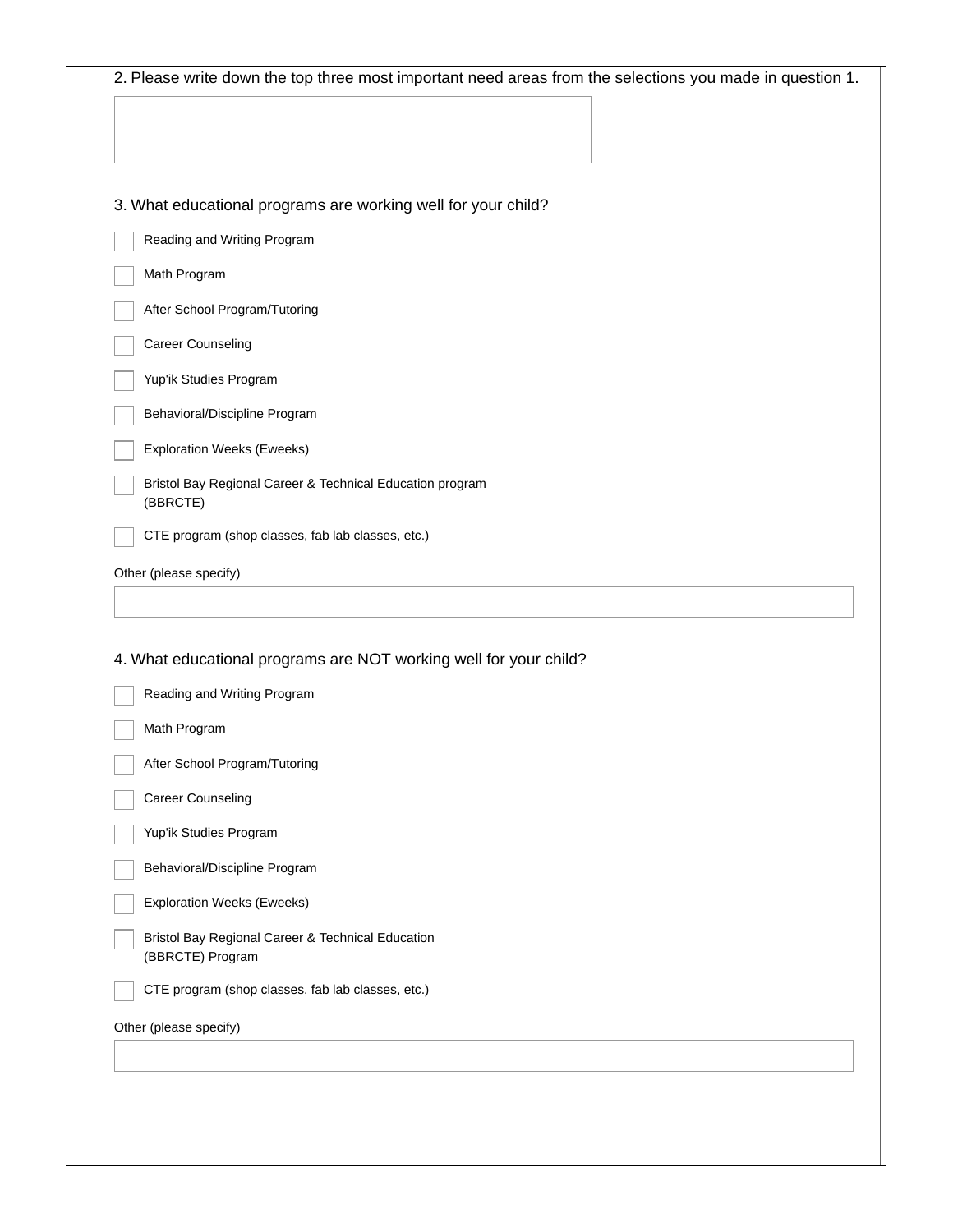|                      | 5. How well do the activities offered at your child's school match his or her interests?                   |
|----------------------|------------------------------------------------------------------------------------------------------------|
| A great deal         |                                                                                                            |
| A lot                |                                                                                                            |
| A moderate amount    |                                                                                                            |
| A little             |                                                                                                            |
| None at all          |                                                                                                            |
|                      | 6. How can the school/district help support your child(ren)'s education?                                   |
| Extremely confident  | 7. How confident are you in your ability to support your child(ren)'s learning at home?                    |
| Very confident       |                                                                                                            |
| Somewhat confident   |                                                                                                            |
| Not so confident     |                                                                                                            |
| Not at all confident |                                                                                                            |
| education at home?   | 8. What information, strategies, or activities can the district implement to help you support your child's |
|                      | Examples including strategies to support reading, homework help, parenting tips, cultural activities, etc? |
|                      |                                                                                                            |
|                      |                                                                                                            |
|                      |                                                                                                            |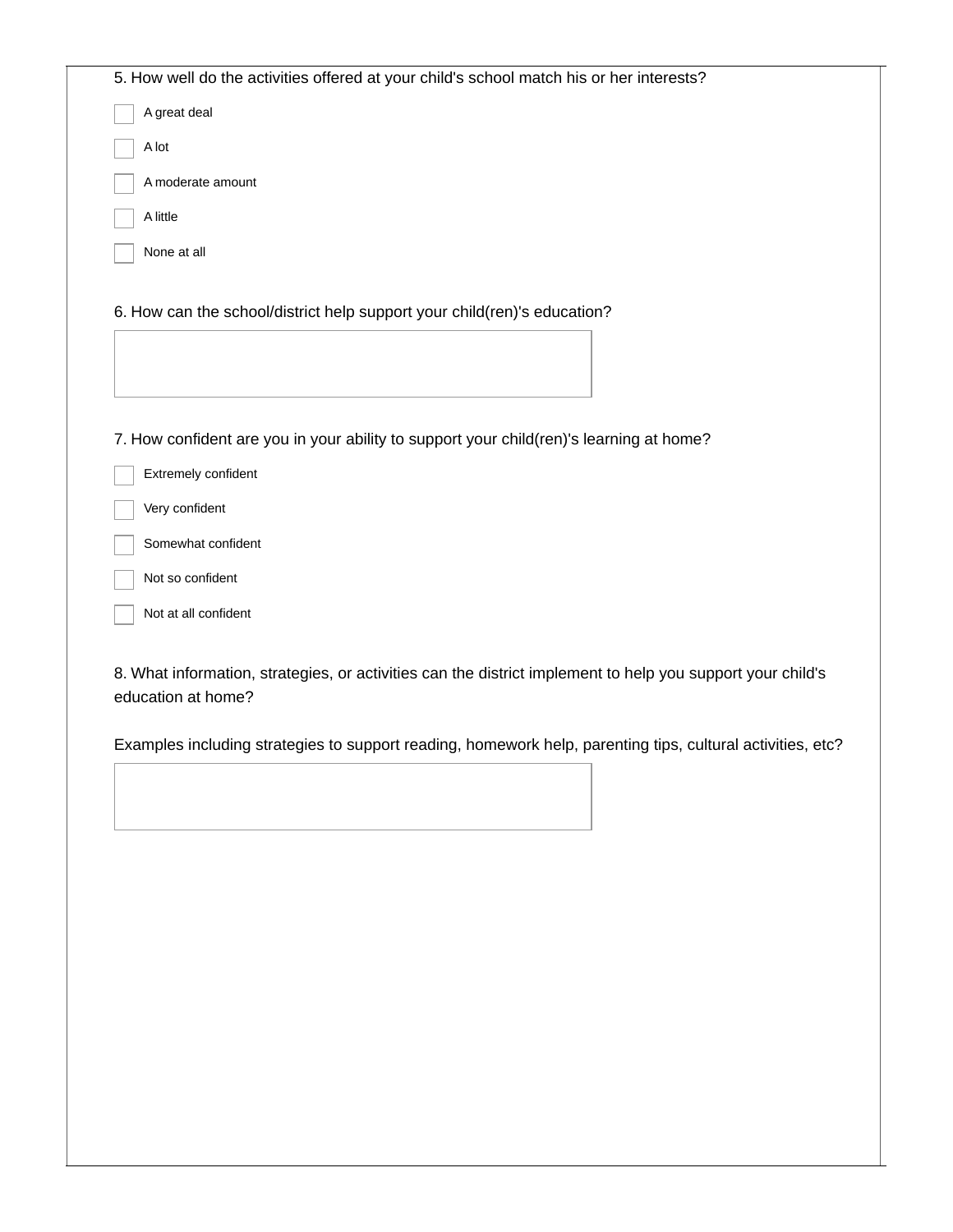|                               | 9. How often do you visit or call your school to talk about your child(ren)'s education?                  |  |
|-------------------------------|-----------------------------------------------------------------------------------------------------------|--|
| Weekly or more                | Once or twice per year                                                                                    |  |
| Monthly                       | Almost Never                                                                                              |  |
| Every few months              |                                                                                                           |  |
| Comment (please specify)      |                                                                                                           |  |
|                               |                                                                                                           |  |
|                               | 10. In the past year, how often have you attended a parent meeting at your child(ren)'s school?           |  |
|                               | Examples include parent/teacher conferences, parent meetings, CSC meetings, etc.                          |  |
| More than 10 times            | Once or twice                                                                                             |  |
| Between 6 and 9 times         | Almost Never                                                                                              |  |
| Between 3 and 5 times         |                                                                                                           |  |
|                               |                                                                                                           |  |
| Comment (please specify)      |                                                                                                           |  |
|                               |                                                                                                           |  |
|                               |                                                                                                           |  |
|                               | 11. How likely are you to participate in the review and development of district programs?                 |  |
| Very likely                   |                                                                                                           |  |
| Likely                        |                                                                                                           |  |
| Neither likely nor unlikely   |                                                                                                           |  |
| Unlikely                      |                                                                                                           |  |
| Very unlikely                 |                                                                                                           |  |
| apply.                        | 12. Please select the best way(s) for you to provide feedback about educational programs. Choose all that |  |
| Monthly School Board Meetings |                                                                                                           |  |
| Local CSC Meetings            |                                                                                                           |  |
| <b>Parent Meetings</b>        |                                                                                                           |  |
| Surveys                       |                                                                                                           |  |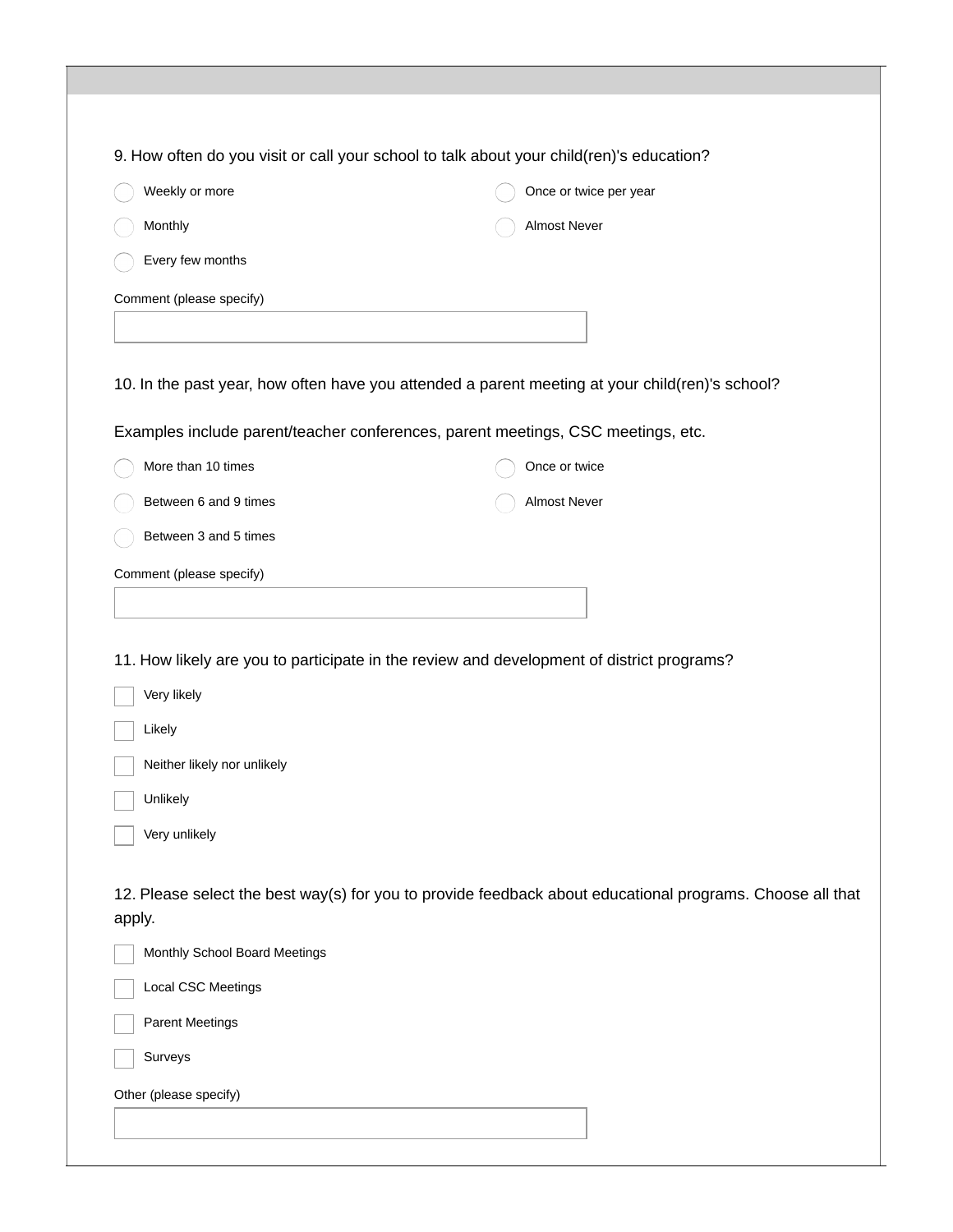|           | This would be a commitment to attending two meetings each year with the purpose of review educational<br>programs, district policies, and providing feedback. You would need to review information before the<br>meetings. |
|-----------|----------------------------------------------------------------------------------------------------------------------------------------------------------------------------------------------------------------------------|
|           | Yes                                                                                                                                                                                                                        |
|           | No                                                                                                                                                                                                                         |
|           | If yes, please enter your name and contact information below (name, email, and phone number):                                                                                                                              |
|           |                                                                                                                                                                                                                            |
|           |                                                                                                                                                                                                                            |
|           | 14. In your opinion, the Native Alaskan/Indian students in your school are given an equal opportunity to<br>participate in classes, programs, and education when compared to other students?                               |
|           | Yes                                                                                                                                                                                                                        |
|           | No                                                                                                                                                                                                                         |
|           | If no, please explain:                                                                                                                                                                                                     |
|           |                                                                                                                                                                                                                            |
|           |                                                                                                                                                                                                                            |
|           | Yes                                                                                                                                                                                                                        |
|           | No                                                                                                                                                                                                                         |
|           | If no, please explain.                                                                                                                                                                                                     |
|           |                                                                                                                                                                                                                            |
|           |                                                                                                                                                                                                                            |
|           | 16. In your opinion, does the district actively seek parental input for the educational programs in the                                                                                                                    |
|           | Yes                                                                                                                                                                                                                        |
|           | No                                                                                                                                                                                                                         |
|           | If no, how can this improve?                                                                                                                                                                                               |
|           |                                                                                                                                                                                                                            |
|           |                                                                                                                                                                                                                            |
|           |                                                                                                                                                                                                                            |
| district? |                                                                                                                                                                                                                            |